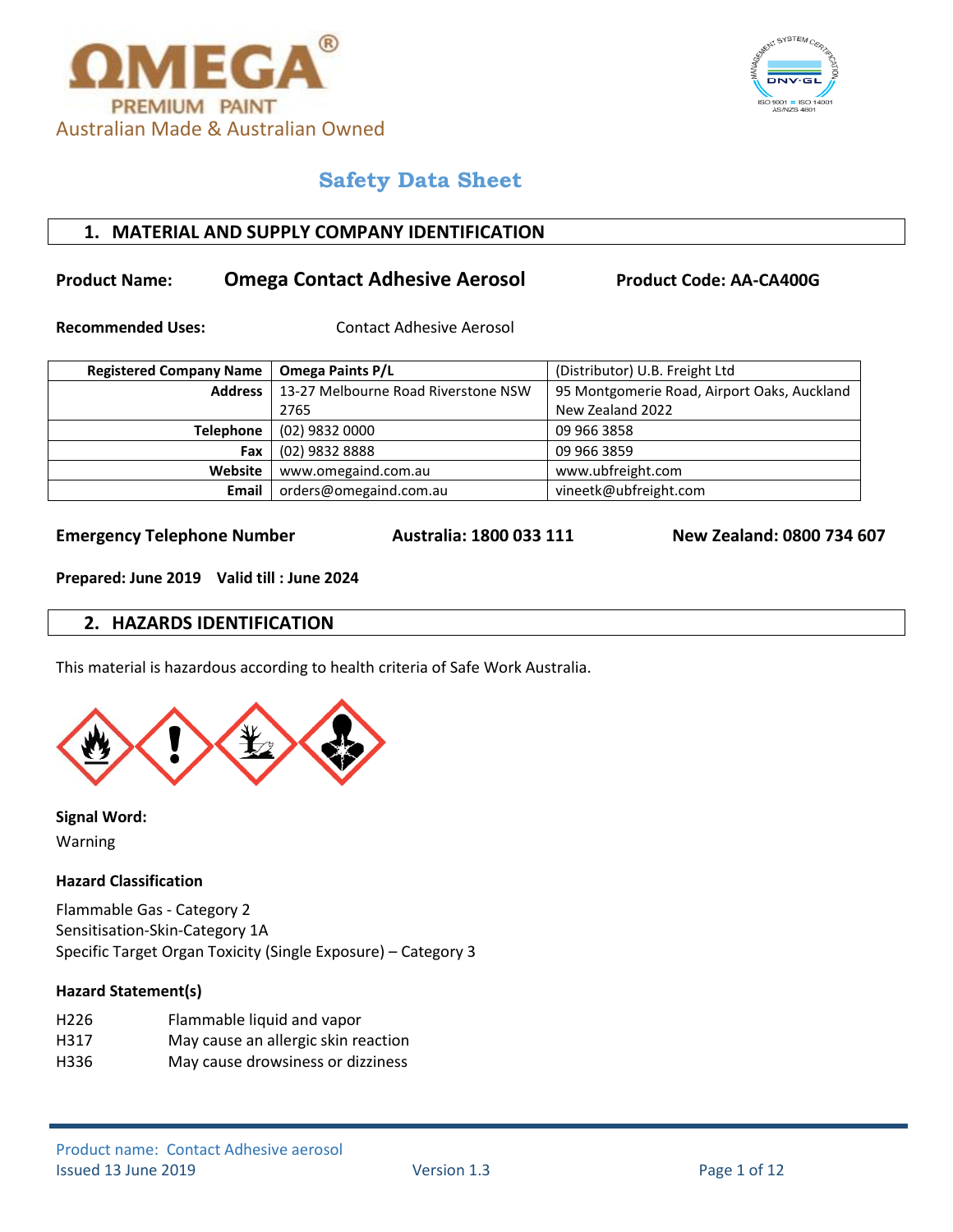



#### **Prevention Precautionary Statement(s)**

- P102 Keep out of reach of children
- P103 Read label before use
- P210 Keep away from all source of ignition- No smoking
- P233 Keep container tightly closed
- P240 Ground/bond container and receiving equipment
- P241 Use explosion-proof electrical, ventilating, lighting and all other equipment

- P242 Using only non-sparkling tools
- P243 Take precautionary measures against static discharge
- P261 Avoid breathing mist, vapor or spray
- P271 Use only outdoors or in a well-ventilated area
- P272 Contaminated work clothing should not be allowed out of the workplace
- P280 Wear protective clothing, gloves, eye/face protection and suitable respirator as required

#### **Response Precautionary Statement (s)**

- P101 If medical advice is needed, have product container or label at hand
- P302+352 IF ON SKIN: Wash with soap and water

P303+361+353 IF ON SKIN (or hair): Remove/Take off immediately all contaminated clothing. Rinse skin with water/shower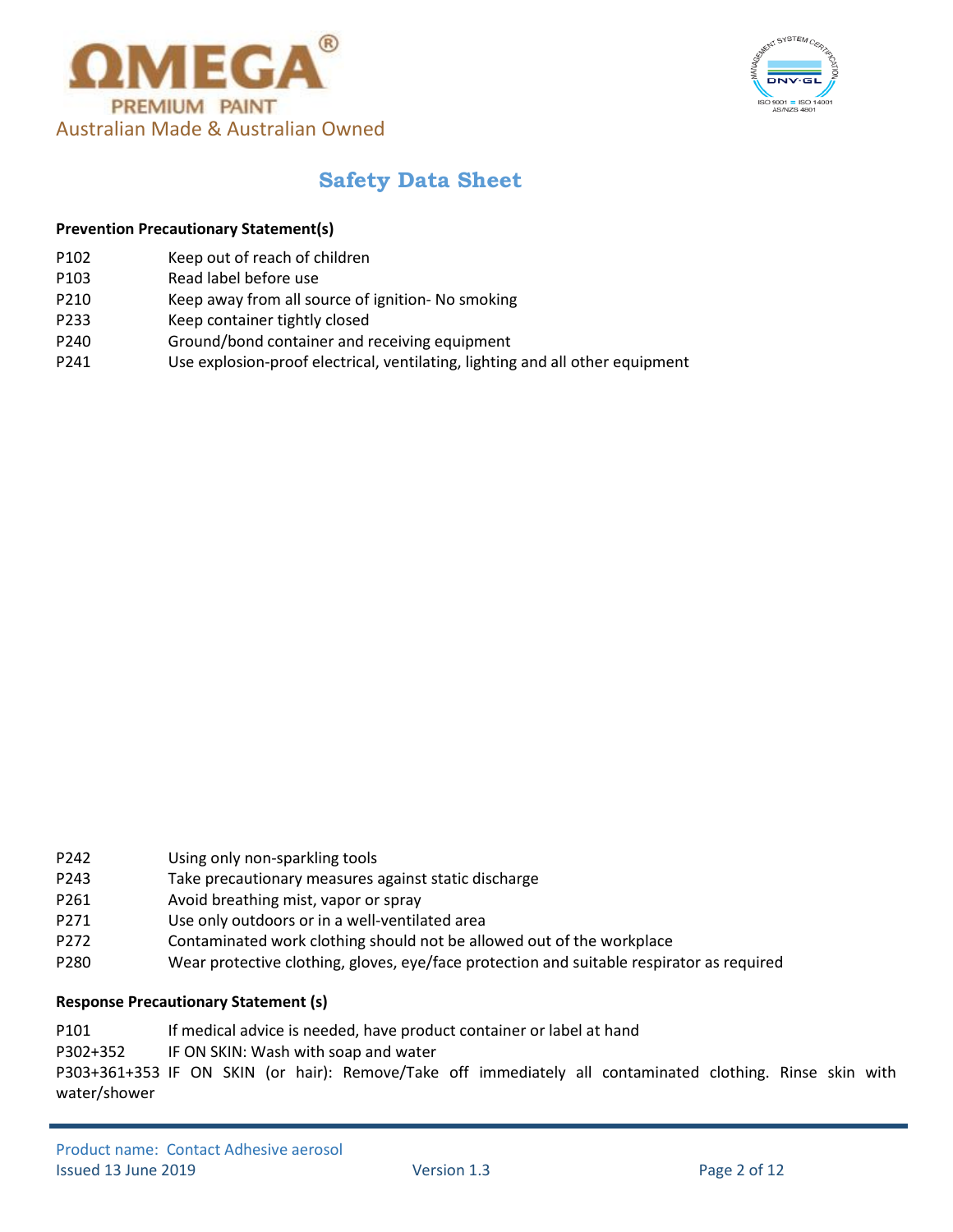



- P304+340 IF INHALED: Remove victim to fresh air and keep at rest in a position comfortable for breathing.
- P312 Call a POISION CNETRE or doctor/physician if you feel unwell
- P363 Wash contaminated clothing before reuse
- P333+313 If skin irritation or a rash occurs: Get medical advice/attention
- P370+378 In case of fire: Use alcohol resistance foam for extinction

## **Storage Precautionary Statement(s)**

- P405 Store locked up
- P403+235 Store in well ventilated place. Keep cool

# **Disposal Precautionary Statement(s)**

P501 Dispose of contents/container in accordance with local, regional, national and international regulations Poisons Schedule (Aust): S5

# **DANGEROUS GOODS CLASSIFICATION**

Classified as Dangerous Goods by the criteria of the "Australian Code for the Transport of Dangerous Goods by Road & Rail" and the "New Zealand NZS5433: Transport of Dangerous Goods on Land". **Class**: 3 Flammable liquid

# **3. COMPOSITION INFORMATION**

| <b>Chemical Entity</b>         | CAS No.    | Proportion (%w/w) |
|--------------------------------|------------|-------------------|
| Hydrocarbon propellant         | 68476-85-7 | $30 - 60$         |
| <b>Methylene chloride</b>      | $75-09-2$  | $10 - 30$         |
| Petroleum naphtha              | 64742-49-0 | 10-30             |
| toluene                        | 106-88-3   | $1 - 10$          |
| Non hazardous resin            | N/A        | $1 - 10$          |
| <b>Non Hazardous additives</b> | N/A        | $0.1 - 1$         |
|                                |            |                   |

100%

## **4. FIRST AID MEASURES**

If Poisoning occurs, contact a doctor or poisons information Centre (Phone Australia 131 126, New Zealand 0800 764 766)

# **Inhalation**

Remove victim from exposure- avoid becoming a casualty. Remove contaminated clothing and loosen remaining clothing. Allow patient to assume most comfortable position and keep warm. Keep at rest until fully recovered. If breathing labored and patient cyanotic (blue), ensure airways are clear and have a qualified person give oxygen through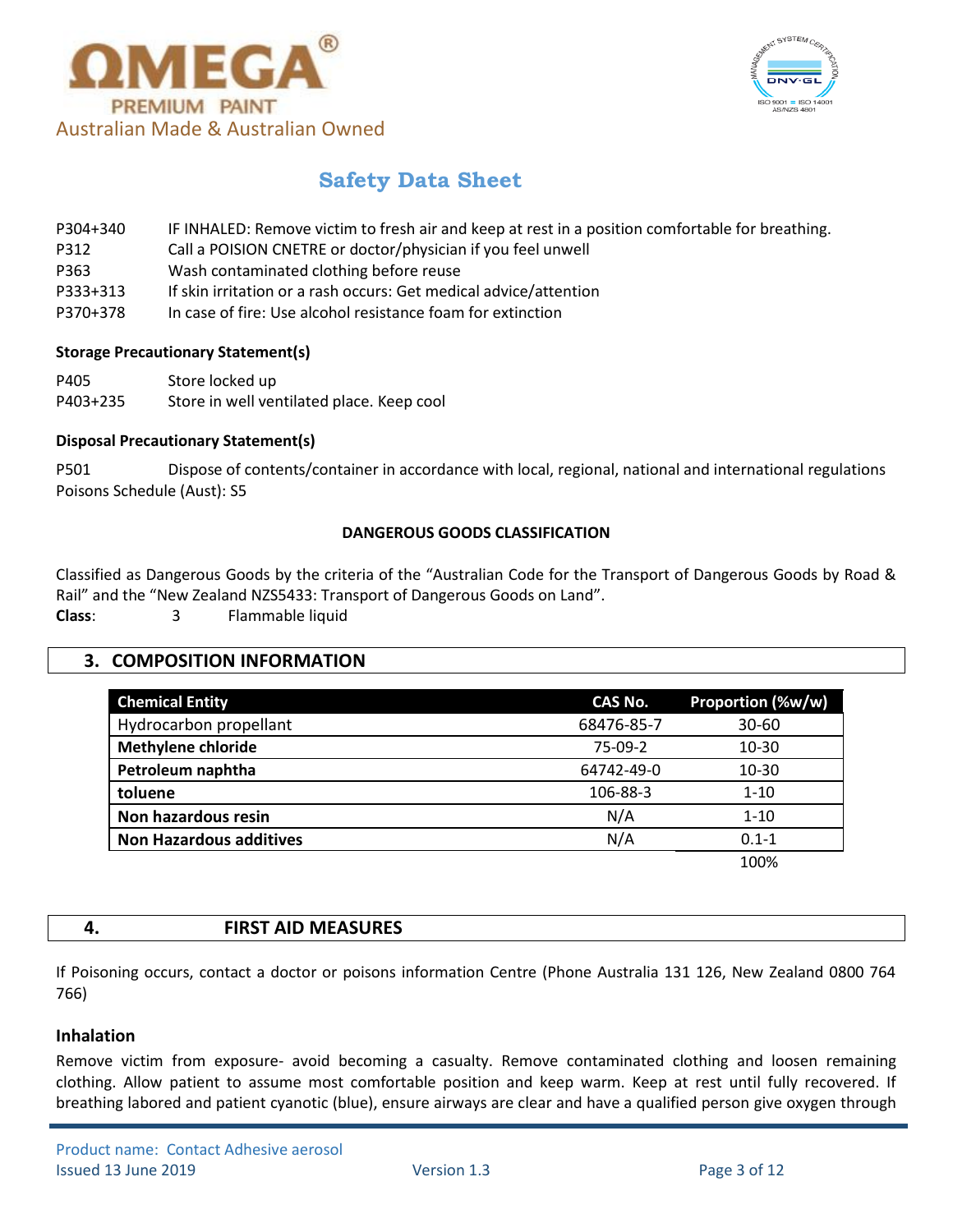



a facemask. If breathing has stopped apply artificial respiration at once. In the event of cardiac arrest, apply external cardiac massage. Seek immediate medical advice.

## **Skin contact**

For gross contamination, immediately drench with water and remove clothing. Continue to flush skin and hair with plenty of water (and soap if material is insoluble). For skin burns, cover with a clean, dry dressing until medical help is available. If blistering occurs, do NOT break blisters. If swelling, redness, blistering or irritation occurs seek medical assistance. A component of this material can be absorbed through the skin with resultant toxic effects. Seek medical advice.

## **Eye contact**

If in eyes wash out immediately with large amount of water. Seek medical attention.

#### **Ingestion**

Rinse mouth with water. If swallowed, do NOT induce vomiting. Give a glass of water to drink. Never give anything by the mouth to an unconscious patient. If vomiting happens give further water. Seek immediate medical advice.

#### **PPE for First aiders**

Wear overalls, safety glasses and impervious gloves. Use with adequate ventilation. If inhalation risk exists wear organic vapor/particulate respirator meeting the requirements of AS/NZS 1715 and AS/NZS 1716. Available information suggests that gloves made from nitrile rubber should be suitable for intermittent contact. However, due to variations in glove construction and local conditions, the user should make a final assessment. Always wash hands before smoking, eating, drinking or using the toilet. Wash contaminated clothing and other protective equipment before storing or re-using.

## **Medical attention**

Treat symptomatically.

## **5. FIRE FIGHTING MEASURES**

#### **Extinguishing media**

#### **Suitable extinguishing equipment**

Alcohol resistance foam is the preferred fire-fighting medium. If material is involved in the fire use alcohol resistance foam, standard foam or Dry agent (Dry Chemical Powder, CO2).

## **Specific Hazards**

Flammable liquid. May form flammable vapor mixtures with air. Flameproof equipment necessary in area where this chemical is being used. Nearby equipment must be earthed. Electrical requirements for work area should be assessed according to AS3000. Vapor may travel a considerable distance to source of ignition and flash back. Avoid all ignition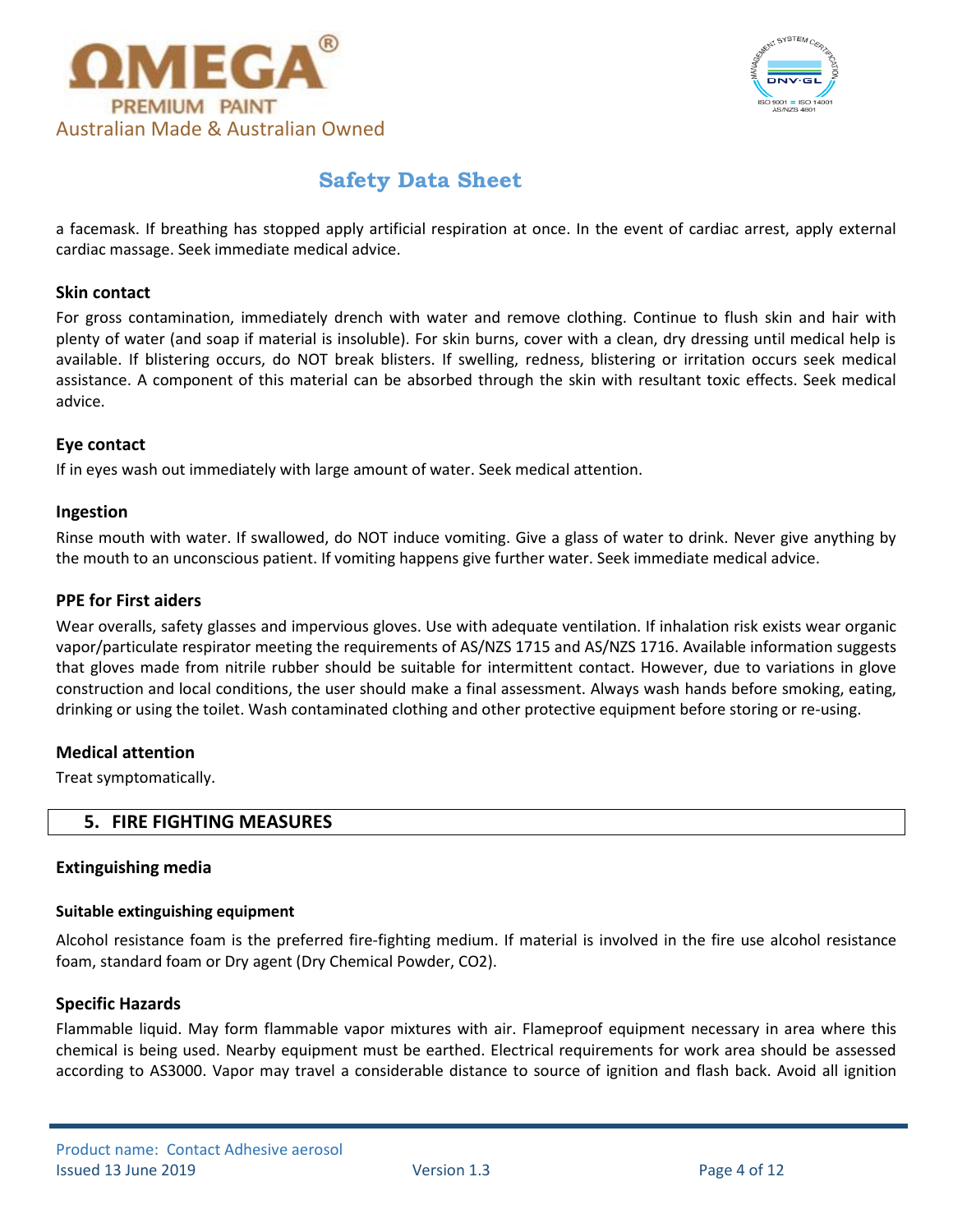



sources. All potential sources of ignition (open flame, pilot lights, furnaces, spark producing, switches and electrical equipment etc.) must be eliminated both in and near the work area. Do NOT smoke.

### **Firefighting further advice**

Heating can cause expansion or decomposition leading to violet rupture of containers. If safe to do so, remove containers from path to fire. Keep containers cool with water spray. On burning, may emit toxic fumes, including oxides of carbon and nitrogen. Fire fighters to wear self-contained breathing apparatus and suitable protective clothing if risk of exposure to vapor or products of combustion.

#### **Special protective equipment and precautions for fire fighters**

Wear breathing apparatus when fighting fire.

## **Hazchem Code: +3[Y]**

# **6. ACCIDENTAL RELEASE MEASURES**

#### **Minor spill**

Extinguish naked flames. And avoid sparks. Wear protective equipment to prevent skin and eye contamination. Wipe out with absorbent (clean rag or paper towel) or absorb with sand, sawdust or earth. Collect in drums, and arrange for disposal by a competent contractor, in accordance with local regulations.

#### **Major spill**

Shut offal possible source of ignition. Clear area of all unprotected personal. Prevent further leakage or spillage if safe to do so. Slippery when spilt. Avoid accidents, clean up immediately. Wear protective equipment to prevent skin and eye contamination and the inhalation of vapors. Work up wind or increase ventilation. Contain – prevent run off into drains and waterways. Use absorbent (soil, sand or other inert material). Collect and seal in properly labelled containers or drums for disposal. Use a spark-free shovel. Arrange disposal by competent contractor, in accordance with local regulations. If contamination of sewers or waterways has occurred advice local emergency services.

#### **Dangerous Goods – Initial Emergency Response Guide No: 14**

## **7. HANDLING AND STORAGE**

## **Precaution for safe handling**

This product is flammable. Avoid sources of heat, naked flames and sparks. Use in well-ventilated area. Use flame proof equipment. No smoking. Earth all containers to reduce the possibility of sparks from static electricity. Avoid skin and eye contact and inhalation of vapor, mist or aerosols.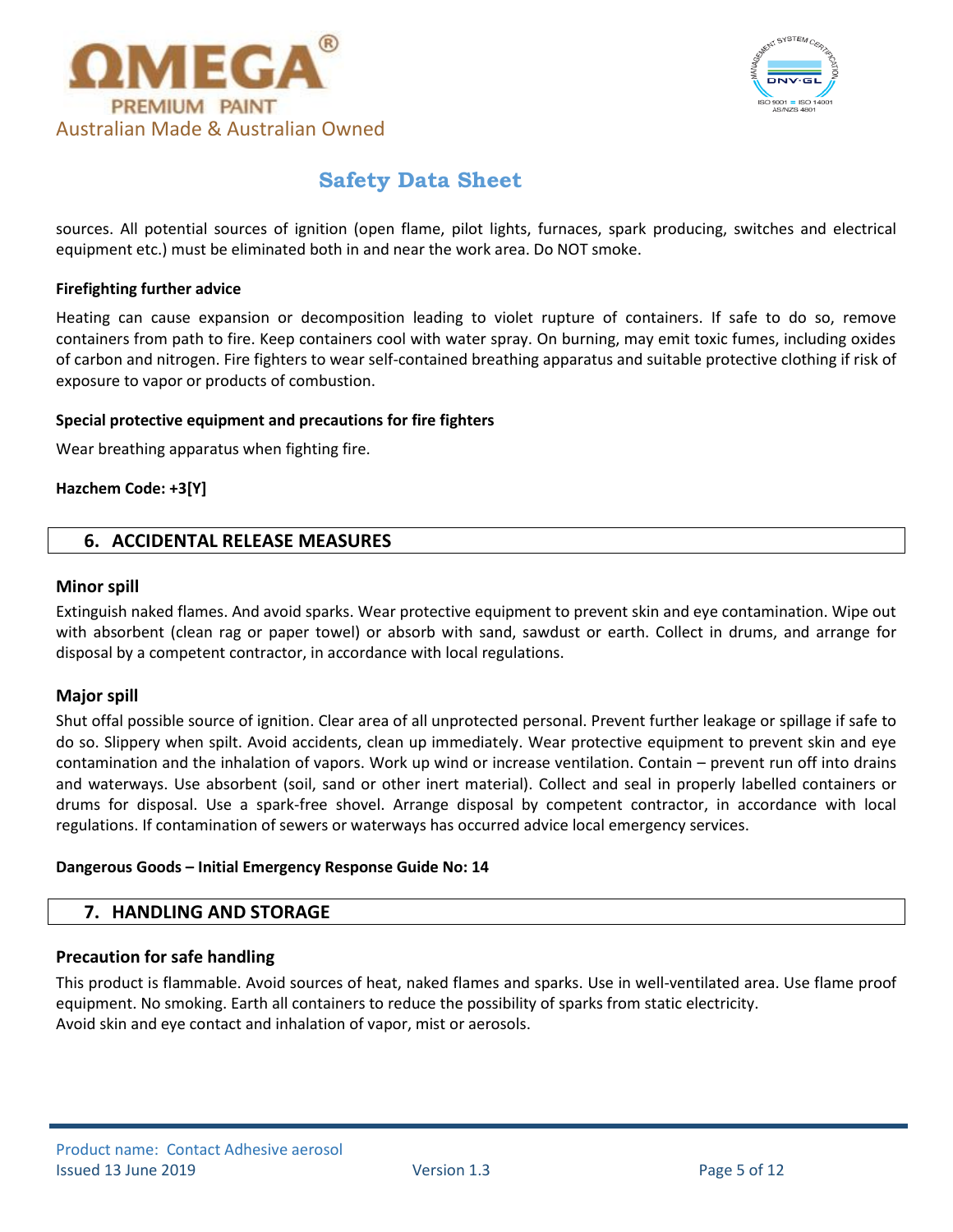



## **Conditions for safe storage**

Store in a cool, dry, well-ventilated place and out of direct sunlight. Store away from foodstuff. Store away from incompatible materials described in section 10. Store away from source of heat or ignition. Keep container closed when not in use - check regularly for leaks.

This material has classified as **Dangerous Good Class 3 Flammable Liquid** as per criteria of the Australian Dangerous Code and must be stored in accordance with the relevant regulations.

This material is a Scheduled Poison S5 and must be stored, maintained and used in accordance with the relevant regulations.

# **8. EXPOSURE CONTROLS/PERSONAL PROTECTION**

#### **Control Parameters**

| <b>Chemical Entity</b>    |     | TWA <sup>1</sup> |     | STEL <sup>2</sup> |  |
|---------------------------|-----|------------------|-----|-------------------|--|
|                           | ppm | mg/m3            | ppm | mg/m3             |  |
| <b>Methylene chloride</b> | 50  | 174              | N/A | N/A               |  |
| <b>Toluene</b>            | 50  | 188              | N/A | N/A               |  |

<sup>1</sup> Time weighted average concentration

2 Short-term exposure limit

These exposure standards are guides to be used in the control of occupational health hazards. All atmospheric contamination should be kept too as low a level as is workable. These exposure standards should not be used as fine dividing lines between safe and dangerous concentration of chemicals. They are not a measure of relative toxicity. If the direction for use on the product label are followed, exposure of individuals using the product should not exceed the above standard. The standard was created for workers routinely, potentially exposed during product manufacture.

#### **Biological Limit Values**

As per the "National Model Regulations for the Control of Workplace Hazardous Substances (Safe Work Australia)" the ingredients in this material do not have a Biological Limit Allocated.

#### **Engineering controls**

Ensure ventilation is adequate to maintain air concentrations below Exposure Standards. Use with local exhaust ventilation or while wearing appropriate respirator. Ventilation equipment should be explosion proof. Vapor heavier than air-prevent concentration in hollows or sumps. DO NOT enter confined spaces where vapor may have collected. Keep containers closed when not in use.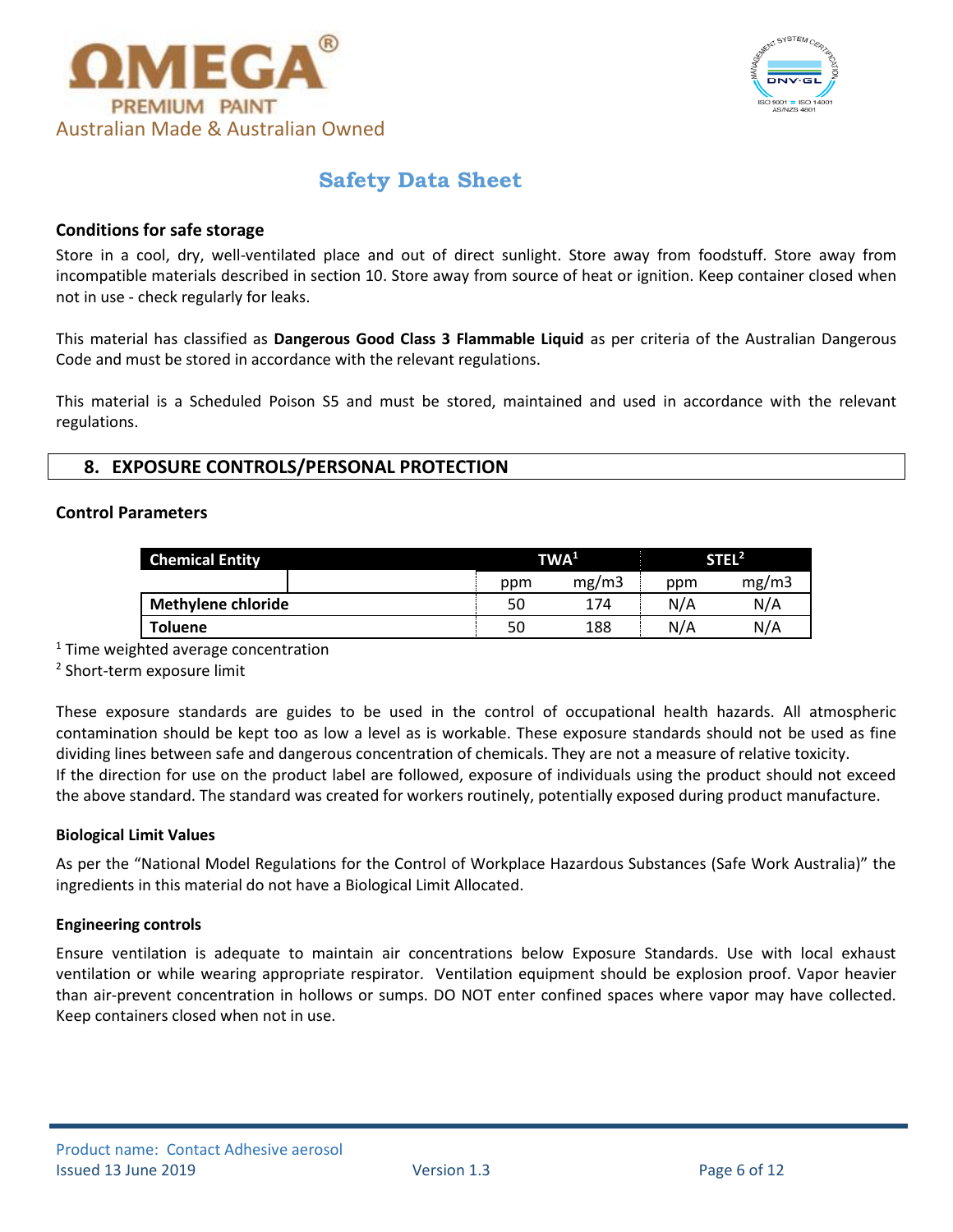



## **Exposure Controls**

#### **Personal protective equipment**

G: OVERALL, SAFETY SHOES, SAFETY GLASSES, GLOVES, RESPIRATOR.

Wear overalls, chemical safety glasses/goggles and impervious gloves. Use with adequate ventilation. If inhalation risk exists wear organic vapor/ particular respirator meeting the requirements of AS/NZS 1715 and AS/NZS 1716. Available information suggests that gloves made from nitrile rubber should be suitable for intermittent contact. However, due to variations in glove construction and local conditions, the user should make a final assessment. Always wash hands before smoking, eating, drinking or using toilet. Wash contaminated clothing and other protective equipment before storing or re-using.

#### **Hygiene Measures**

Keep away from food, drink and animal feeding stuffs. When using do not eat, drink or smoke. Wash hands prior to eating, drinking or smoking. Avoid skin and eye contact and inhalation of vapor, mist or aerosols. Ensure that eyewash statins and safety showers are close to the workstation location.

# **9. PHYSICAL AND CHEMICAL PROPERTIES**

| Property                        | <b>Unit of measurement</b>          | <b>Typical value</b>       |
|---------------------------------|-------------------------------------|----------------------------|
| Appearance                      |                                     | Aerosol                    |
| Odour                           |                                     | Solvent Odour              |
| <b>Solubility</b>               |                                     | Soluble in organic solvent |
|                                 |                                     | Insoluble in water         |
| Vapor Pressure @ 25°C           | kPa                                 | Not available              |
| <b>Boiling Point</b>            | $^{\circ}$ C                        | Not available              |
| % Volatile by Volume            | %                                   | Not available              |
| <b>Melting Point/Range</b>      | °C                                  | Not available              |
| <b>Autoignition Temperature</b> | °C                                  | Not available              |
| <b>Decomposition Point</b>      | $^{\circ}$ C                        | Not available              |
| <b>Flash Point</b>              | $^{\circ}C$                         | $-25C$                     |
| Density @ 25°C                  | g/ml                                | 0.82                       |
| <b>Flammability Limits</b>      | $\frac{\%}{\lor}$ $\frac{\%}{\lor}$ | $1 - 8$                    |
| <b>Volatile content</b>         | % (w/w)                             | $<$ 30                     |

# **10. STABILITY AND REACTIVITY**

## **Reactivity**

No reactivity hazards are known for the material.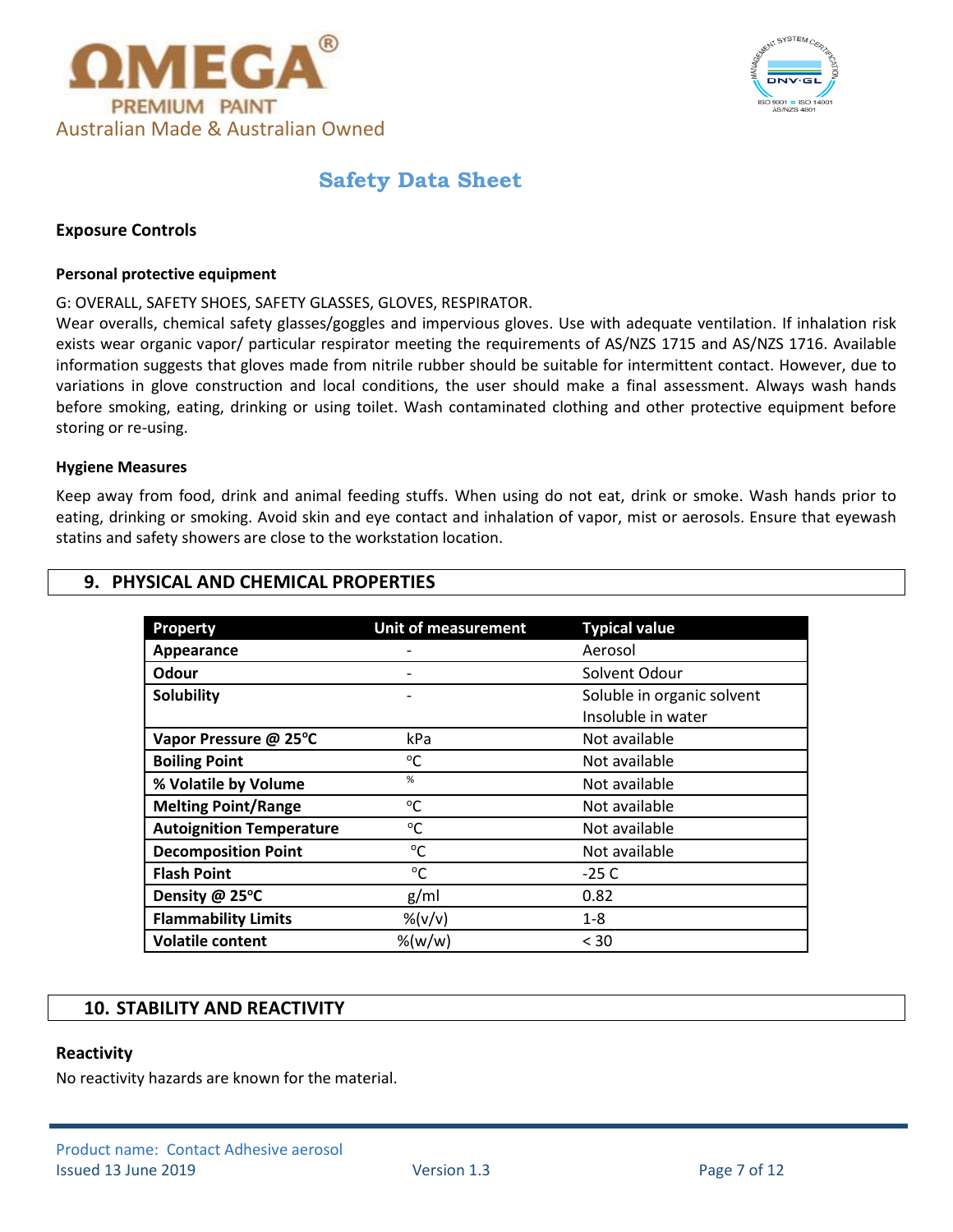



# **Chemical stability**

This material is thermally stable when stored and used as directed.

# **Conditions to avoid**

Elevated temperature, Source of heat and ignition, open flames.

#### **Incompatible materials**

Incompatible with oxidizing agents.

## **Hazardous decomposition products**

Oxides of carbon and nitrogen, smoke and other toxic fumes.

## **Hazardous reactions**

No Known hazardous reaction.

# **11. TOXICOLOGICAL INFORMATION**

No adverse health effects expected if the product is handled in accordance with this Safety Data Sheet and the product label. Symptoms or effects that may rise if the product is mishandled and overexposure occurs are:

## **Acute effects**

#### **Ingestion**

Swallowing can result in nausea, vomiting and central nervous system depression. If the victim is uncoordinated there is greater likelihood of vomit entering the lung and causing subsequent complications.

#### **Eye Contact**

May be an eye irritant.

#### **Skin Contact**

Contact with skin will result in irritation. A component of this material can be absorbed through the skin. Effects can include those described for "INGESTION".

#### **Inhalation**

Material may be an irritant to mucous membranes and respiratory tract. Inhalation of vapor can result in headaches, dizziness and possible nausea. In halation of high concentration can produce central nervous system depression, which can lead to loss of coordination, impaired judgment and if exposure id prolonged, unconsciousness.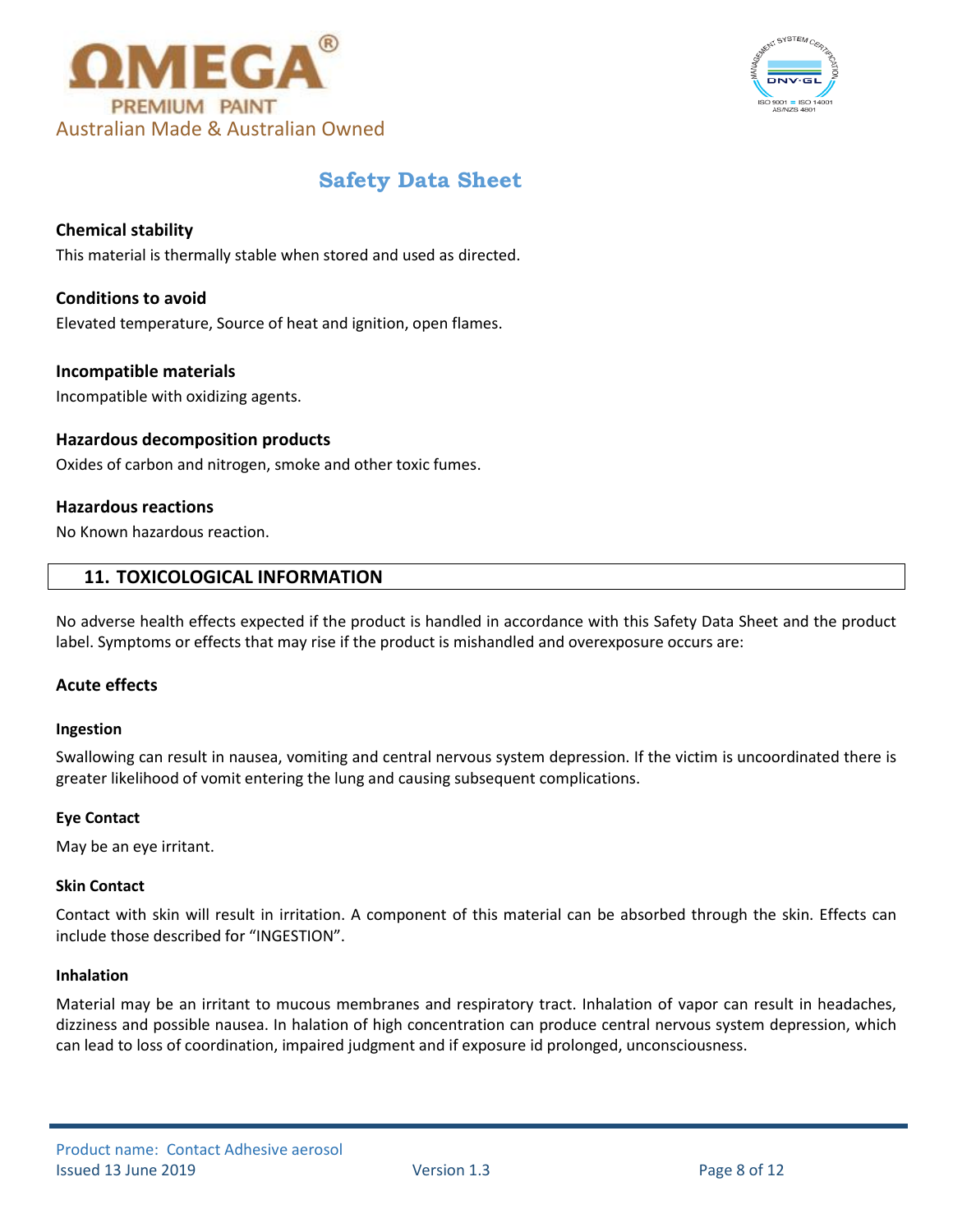



# **Acute toxicity**

#### **Inhalation**

This material has been classified as a Category 4 Hazard. Acute toxicity estimate (based on ingredients): 10-20 mg/L.

#### **Skin contact**

This material has been classified as a Category 4 Hazard. Acute toxicity estimate (based on ingredients): 1000-2000 mg/L.

#### **Ingestion**

This material has been classified as non-hazardous.

#### **Corrosion/irritancy**

Eye: this material has been classified as not corrosive or irritating to eyes. Skin: this material has been classified as a Category 2 Hazard (irritant to skin).

#### **Sensitization**

Inhalation: this material has been classified as not a respiratory sensitizer. Skin: this material has been classified as a skin sensitizer.

#### **Aspiration hazard**

This material has been classified as non-hazardous.

#### **Specific target organ toxicity (single exposure)**

This material has been classified as a Category 3 Hazard. Exposure via inhalation may result in depression of the central nervous system.

## **Chronic toxicity**

#### **Mutagenicity**

This material has been classified as non-hazardous.

#### **Carcinogenicity**

This material has been classified as non-hazardous.

#### **Reproductive toxicity**

This material has been classified as a non-hazardous.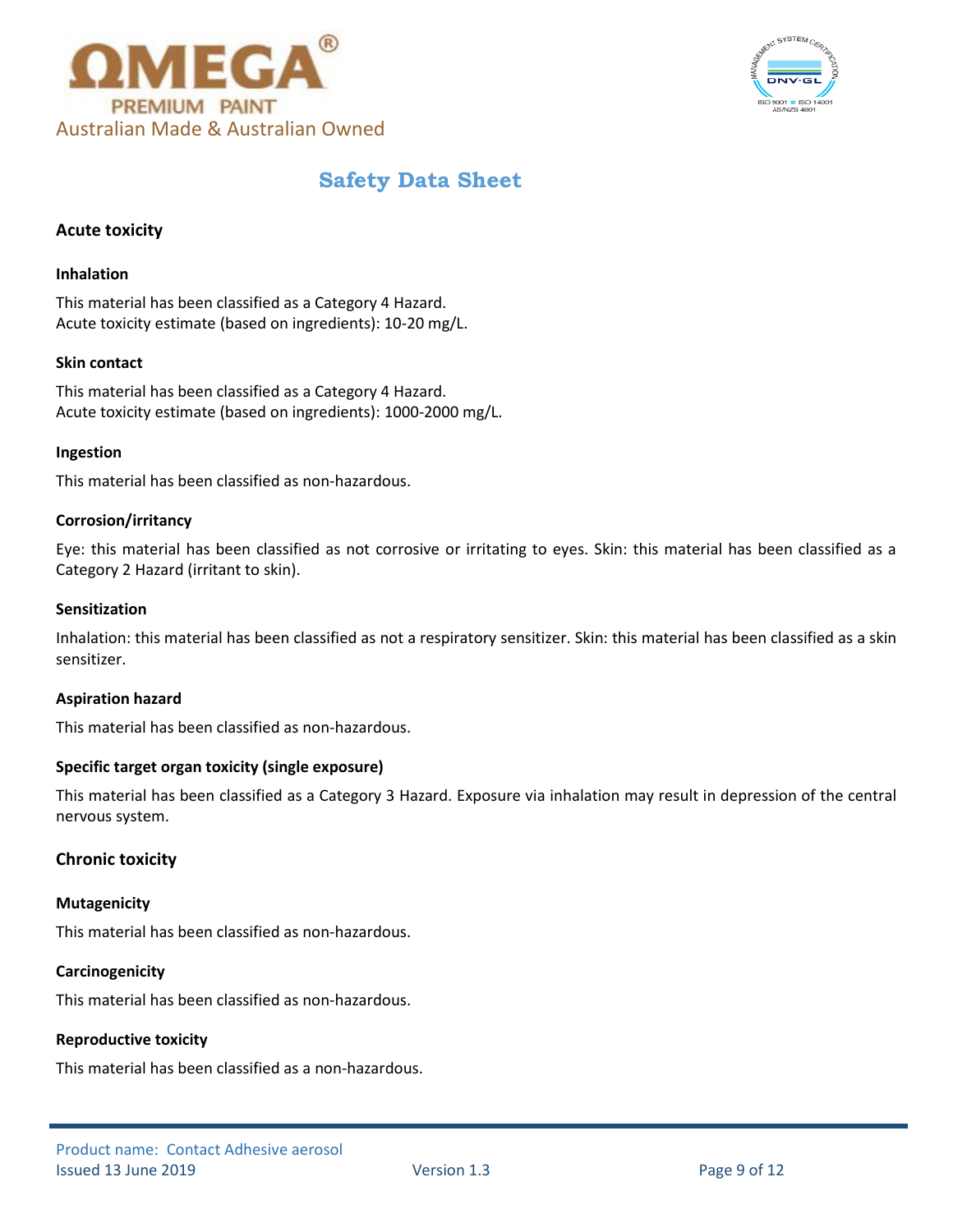



# **Specific target organ toxicity (repeated exposure)**

This material has been classified as a non-hazardous.

# **12. ECOLOGICAL INFORMATION**

Avoid contaminating waterways.

#### **Acute aquatic hazard**

This material has been classified as a Category Acute 1 Hazard. Acute toxicity estimate (based on ingredients):<1 mg/L

### **Long-term aquatic hazard**

No information is available to complete an assessment.

#### **Ecotoxicity**

No information is available to complete an assessment.

### **Persistence and degradability**

No information is available.

# **Bioaccumulation potential**

No information is available.

## **Mobility**

No information is available.

## **13. DISPOSAL CONSIDERATIONS**

Persons conducting disposal, recycling or reclamation activities should ensure that appropriate personal protection equipment is used, see "Section 8. Exposure Controls and Personal Protection" of this SDS.

Refer to Waste Management Authority. Dispose of material through a licensed waste contractor. Advise flammable nature.

If possible material and container should be recycled. If material and container cannot be recycled, dispose in accordance with local, regional, national and international regulations.

# **14. TRANSPORT INFORMATION**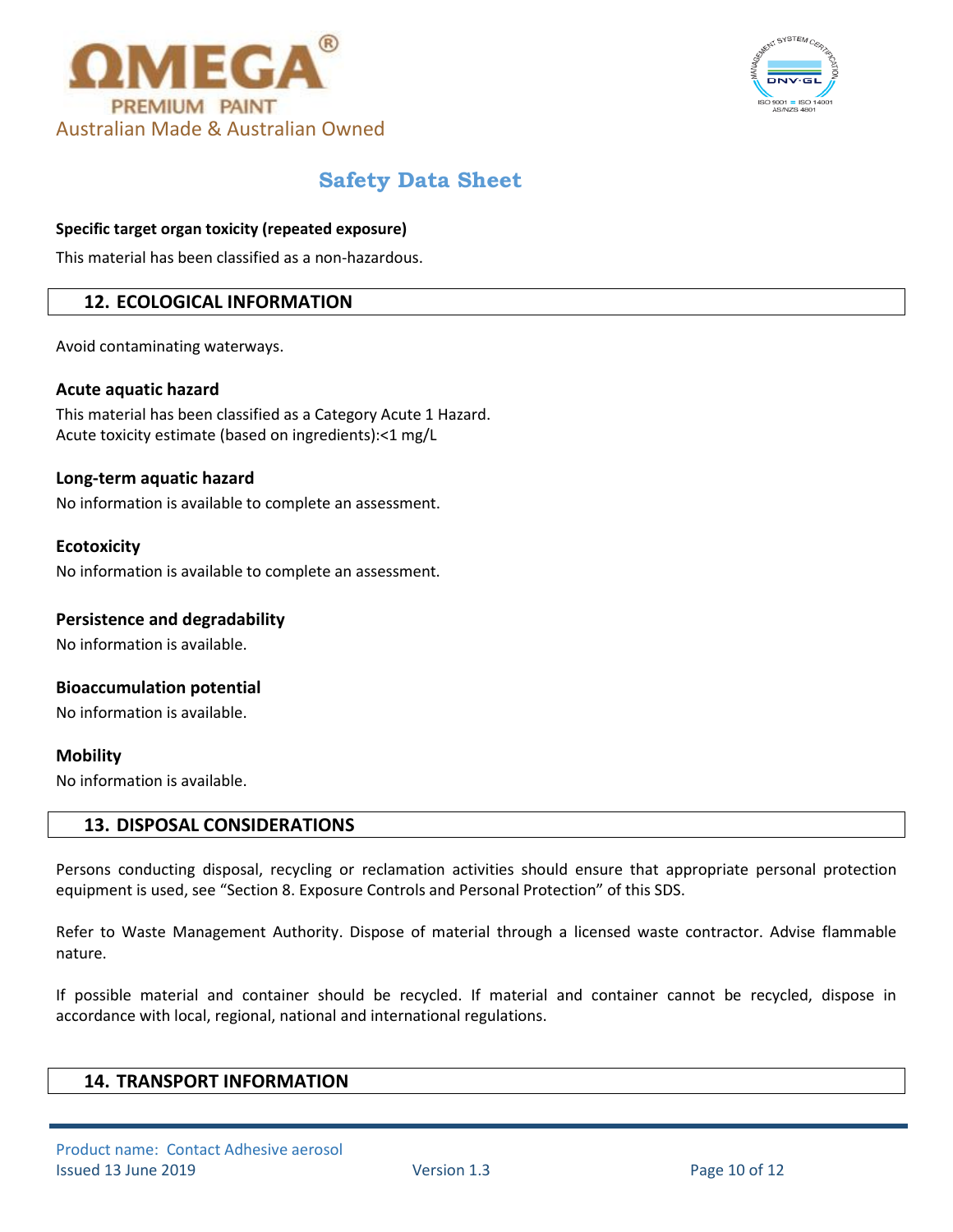



# **Road and Rail Transport**

Classified as Dangerous Goods by criteria of the "Australian Code for the Transport of Dangerous Goods by Road and Rail" and the "New Zealand NZS5433: Transport of Dangerous Goods on Land".

| UN No.                                  | 1950            |
|-----------------------------------------|-----------------|
| <b>Proper Shipping Name</b>             | <b>AEROSOLS</b> |
| <b>DG Class</b>                         | 2.1             |
| Subsidiary Risk                         | Not Applicable  |
| Packing Group                           | Ш               |
| Hazchem Code                            | $+3[Y]$         |
| <b>Initial Emergency Response Guide</b> | 14              |

Segregation Dangerous Goods: Not to be loaded with explosive (Class 1), flammable gases (Class 2.1), if both are in bulk, toxic gases (Class 2.3), spontaneously combustible substances (Class 4.2), oxidizing agents (Class 5.1), organic peroxides (Class 5.2) or radioactive substances (Class 7), however exemptions may apply.

# **Marine Transport**

Classified as Dangerous Goods by the criteria of the international Maritime Dangerous Goods Code (IMDG Code) for transport by sea.

This material is classified as a Marine Pollutant (P) according to the International Maritime Dangerous Goods Code.

| UN No.                      | 1950    |
|-----------------------------|---------|
| <b>Proper Shipping Name</b> | Aerosol |
| DG Class                    | 2.1     |
| Packing Group               | Ш       |

## **Air Transport**

Classified as Dangerous Goods by the criteria of the International Air Transport Association (IATA) Dangerous Goods Regulations for transport by air.

| UN No.               | 1950    |
|----------------------|---------|
| Proper Shipping Name | Aerosol |
| DG Class             | 2.1     |
| Packing Group        | Ш       |

# **15. REGULATORY INFORMATION**

## **This material is not subject to the following international agreements:**

Montreal Protocol (Ozone depleting substances) The Stockholm Convention (Persist Organic Pollutants) The Rotterdam Convention (Prior Informed Consent)